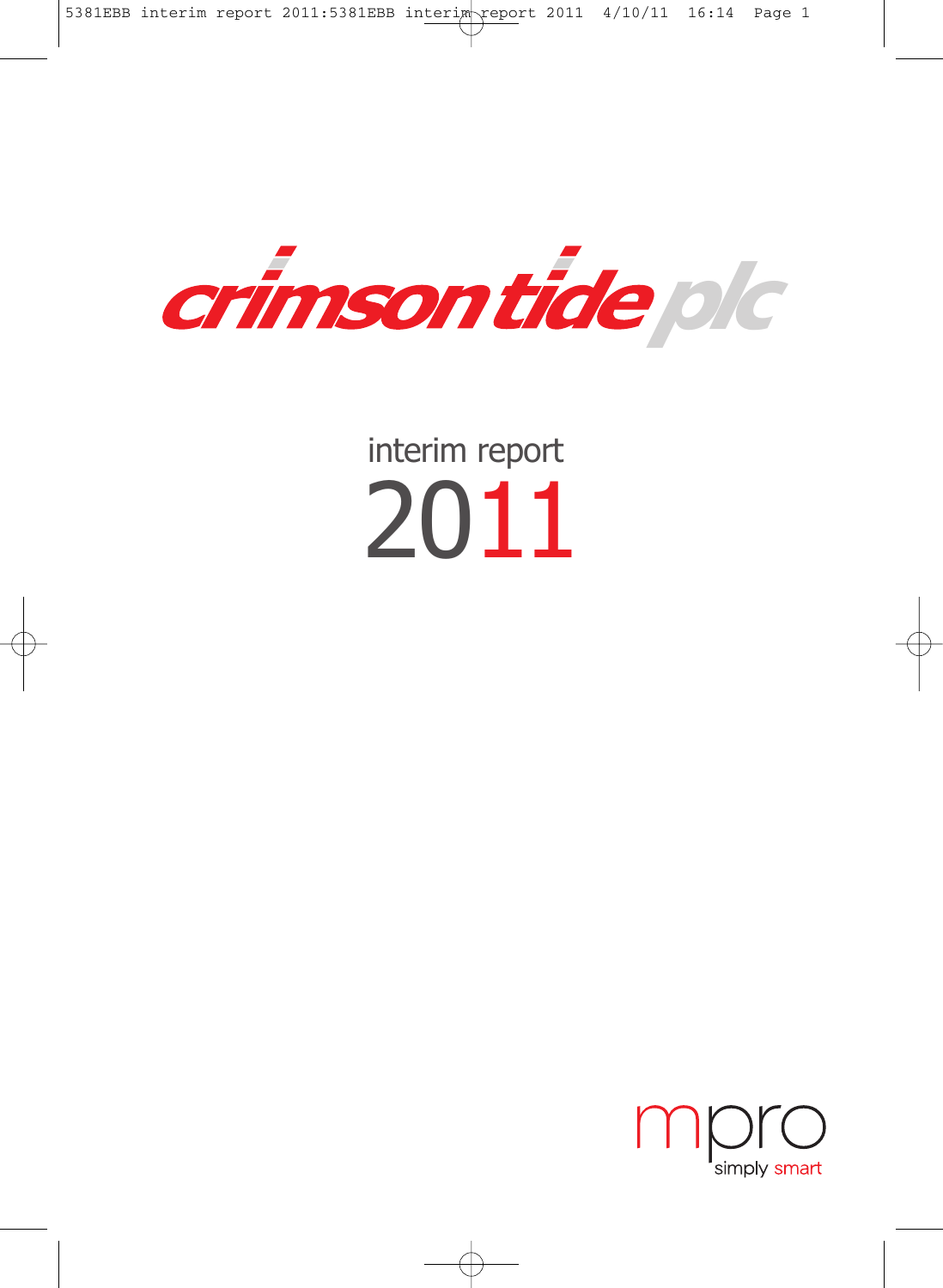rimson Tide is a leading service provider of mobile data solutions and software for business. The company is listed on the AIM market of The London Stock Exchange with offices in the UK and Ireland C

Our values are Partnership, Dynamism and Teamwork.

Crimson Tide's mpro solutions are used in a wide range of environments, from blue chip organisations to high street stores to landmark buildings. Our healthcare solutions are used for nurse, patient and drug management and our vehicle based solutions monitor the delivery of newspapers and vegetable oils.

Crimson Tide supplies all of the software and hardware required for its mpro solutions on a subscription basis, there is no need for the customer to commit up front capital and our services show immediate Return On Investment. Contracts are typically of 36 month duration and the Company's subscriber book continues to grow.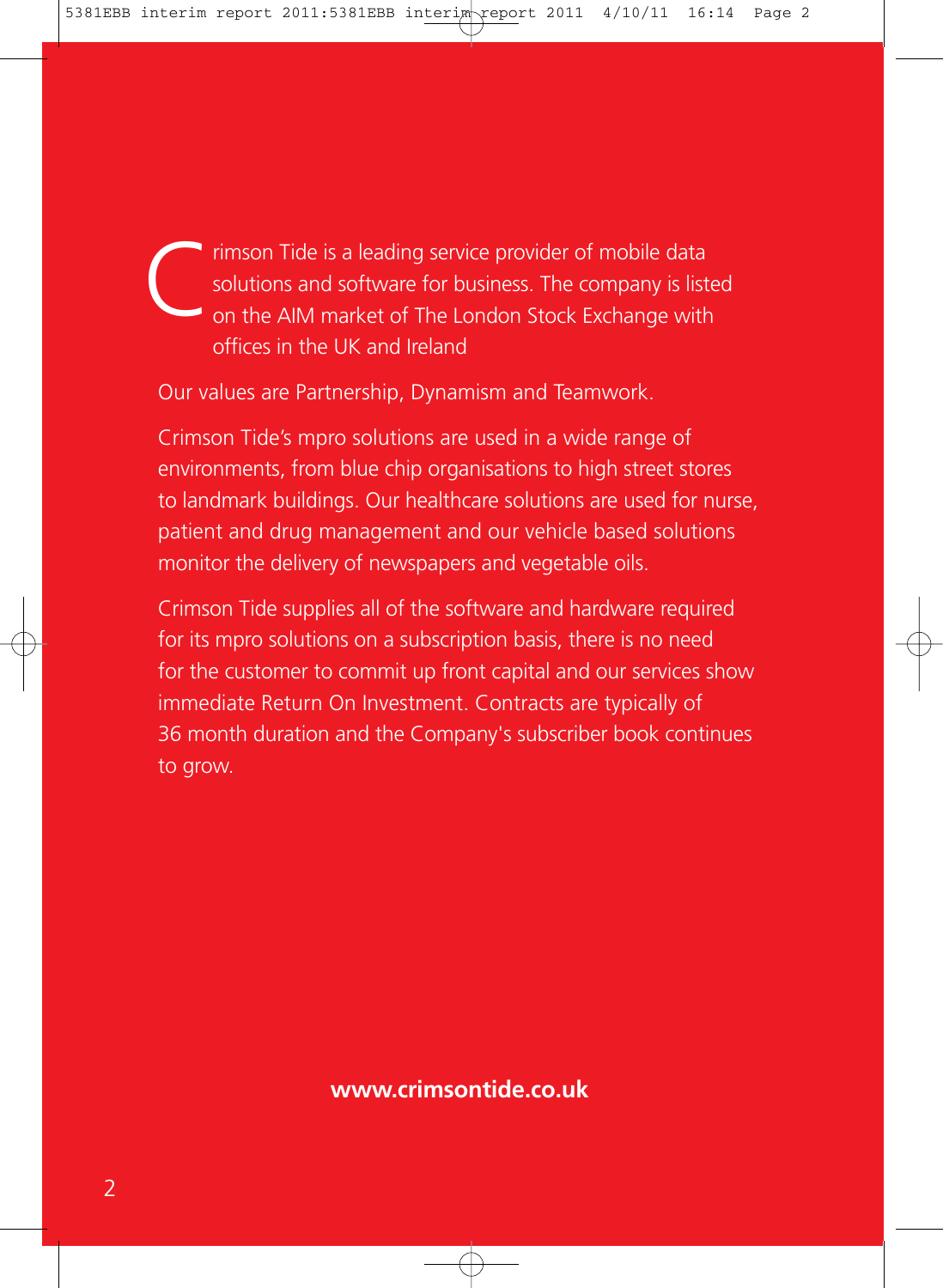



## **INTERIM 2011 HIGHLIGHTS**

- **• Revenue improved to £752k (H1 2010: £733k)**
- **• Profitable first half performance and well placed for H2**
- **• Cash balance of over £400k and minimal debt**
- **• Subscriber numbers in core business up 32%**
- **• mpro Gemini now available on Apple's iOS platform**
- **• Strong pipeline of significant new business leads**

### **Barrie Whipp, Executive Chairman, commented;**

"Against a backdrop where overall economic conditions have remained challenging we are pleased to have continued to be profitable in the first half of the year on increased revenue. New deals have taken longer to negotiate and ultimately finalise but this is reflective of larger size transactions with larger organisations, which are by their nature more complex."

"Importantly, the long-term contracted subscriber base in our core mobile applications business has grown by 32% as we continue our focus away from software and consultancy. With our recent investments in products and marketing, healthy cash balances and a strong pipeline of significant new business opportunities, the Board remains confident of continued growth."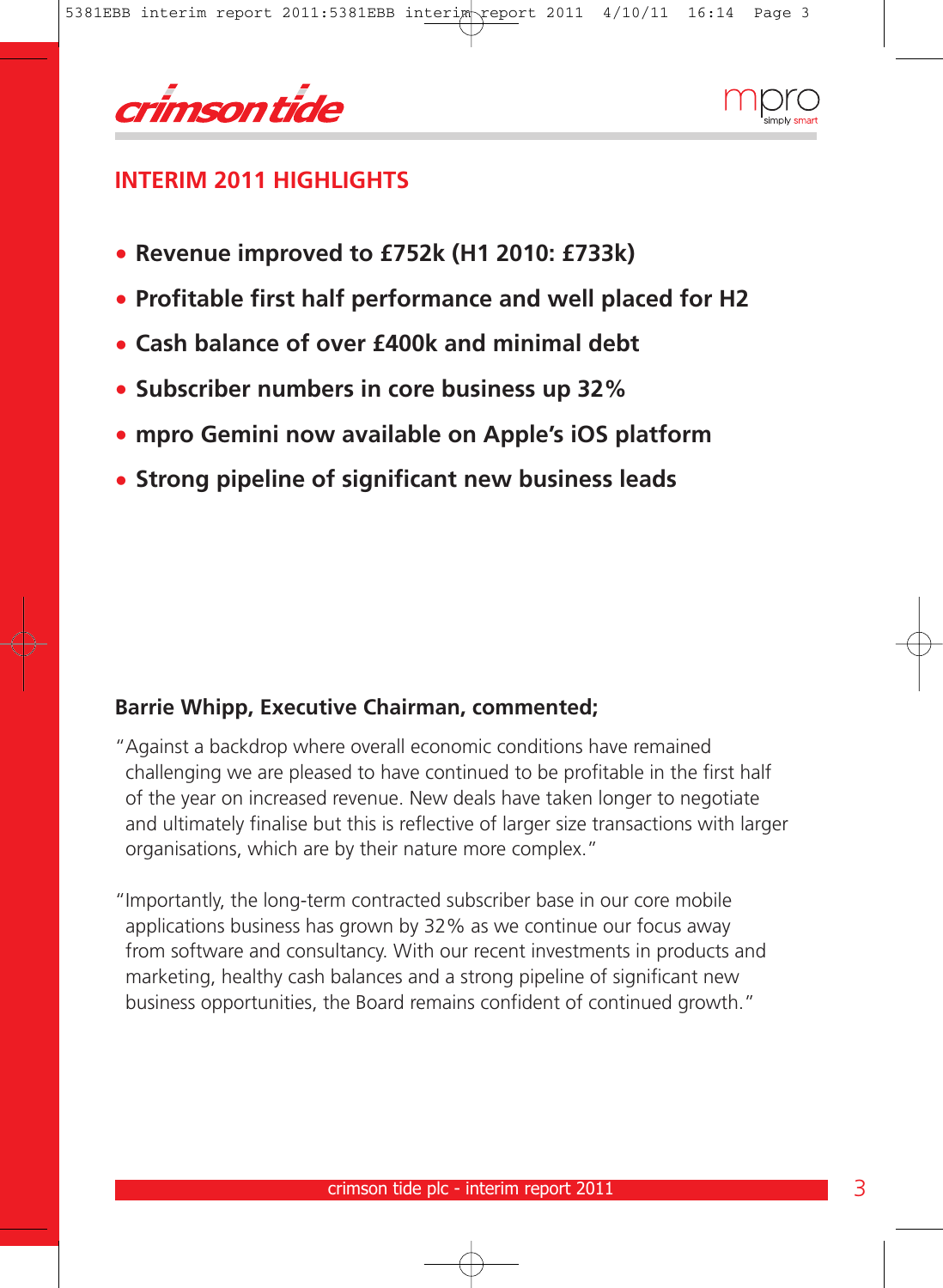

# **CHAIRMAN'S STATEMENT**

I am pleased to report the Company's interim results for the period to 30 June 2011, which show Turnover of £752k and a Profit Before Tax of £6k, in line with expectations.

The financial results do not completely reflect the progress made in the period, as we continue to expand our book of long-term contracted subscribers, at the expense of the traditional software and consultancy business. As we progress, contracted monthly subscription revenues are providing a larger percentage of total revenues and cash, and we are confident of further growth in the short and medium term.

Subscriber numbers grew by 32% in the period, with the significant rollouts to Associated Newspapers and two City Councils amongst others. We are working hard to close more significant deals in the second half of the year, a number of which have taken longer to negotiate than previously. As the margin on subscriber business continues to grow, the associated cash return means that we are well placed to finance additional subscriber business from our own resources with no reliance on debt funding. The additional capital raised in January enabled us to plan for subscriber growth with confidence and allowed us to invest in product development and marketing. We ended the period with over £400k in cash, having repaid the loan against our contracted receivables, with only a small debt remaining on the loan for the purchase of the business in Ireland in 2006.

Whilst the economy in the UK & Ireland continues to be challenging, we have seen no drop in potential demand for our mobile applications. The Directors are optimistic that the number of deals in the company's qualified pipeline will fuel further subscriber growth in the second half and beyond. Overheads are tightly controlled, contracted revenues continue to grow and we believe we are well placed to take advantage of deals in our traditional SME sector and some with organisations of a much larger nature.

Our actions to reduce costs in Ireland have paid dividends and the business there is operating at a breakeven level despite the difficulties in the economy. Applications in the medical field are led by our experiences in Ireland and we see substantial opportunities for mpro Gemini's healthcare applications, which include some groundbreaking work in nursing and patient care.

Our focus on subscriber business has been enhanced significantly by the investment made in our mpro gemini system. The software now allows faster rollout, is a substantial enhancement to our previous mobile solutions and is much more "out of the box" than previous versions. We have recently completed a version of mpro gemini on Apple's iOS platform and can now sell on iPhone and iPad, devices that are providing new opportunities in the increasingly device sensitive marketplace. Our roadmap plans versions for Android and Windows Phone 7 devices early next year.

Our staff, professional advisors and major shareholders have continued to support our efforts in a transitional period for the company. We thank them for their support.

> **Barrie Whipp** Executive Chairman 29 September 2011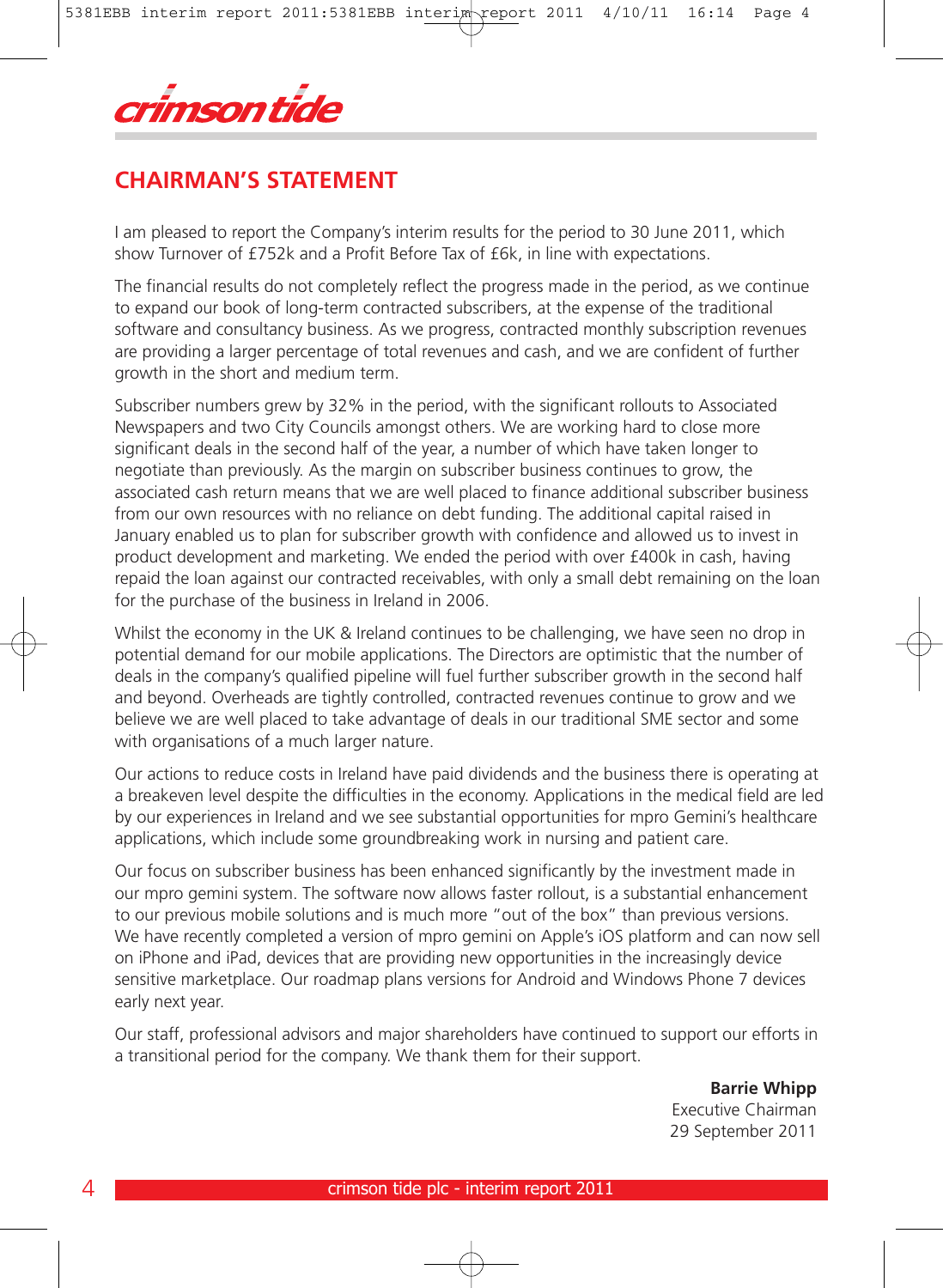

# **OPERATING AND FINANCIAL REVIEW**

I am pleased to report on our interim results for the six months to 30th June 2011 and our achievements over this period.

### **OPERATING REVIEW**

As previously announced, the two tranches of additional finance raised in October 2010 and January 2011 secured much needed capital and ensured we could fund the demand from new subscribers previously held up. The Chairman in his statement highlights an increase in new subscribers of 32% in the six months which, along with subscription renewals, has significantly increased the value of future contracted revenues from subscribers.

Following the release of the subscriber "log-jam", we have been able to accelerate our drive for more subscribers. We have invested in various marketing initiatives, including developing opportunities with our new channel partners. In doing so we recognise that, to an extent, this has impacted profitability, but we are convinced this strategy will lead to more opportunities in the second half and beyond.

We have also invested in developing and enhancing our mpro applications. Improvements to mpro gemini fulfil the vast majority of functionality required by our subscriber users without the need for additional software development, allowing us to roll out our solutions to new and existing subscribers faster than previously. We continue to expense a significant proportion of internal resources utilised in this regard with capitalised development time, that is the value of our applications on our balance sheet, still only £0.2m as at 30th June 2011, ensuring that future earnings are not materially reduced by amortisation costs.

With the funding risk mostly eliminated in all but the most aggressive of growth scenarios, the most immediate issue we have to deal with is a better, more regular, rate of deal flow. Over the latter part of the first half and into the summer, a number of deals that had either closed or were expected to close, could not be rolled out due to delays requested by these customers. Whether these experiences were due to the current economic turmoil or for other reasons has yet to be identified. We do know that our customers benefit from significant productivity and efficiency savings once they commence using our services. We have been encouraged that over that period none of these deals were lost and more recently have started to move forward at a more acceptable pace. Management will continue to adopt a watchful approach, balancing investing now for future growth and ultimately a more valuable company, with the more immediate requirement to deliver improving results.

**CONTINUED** >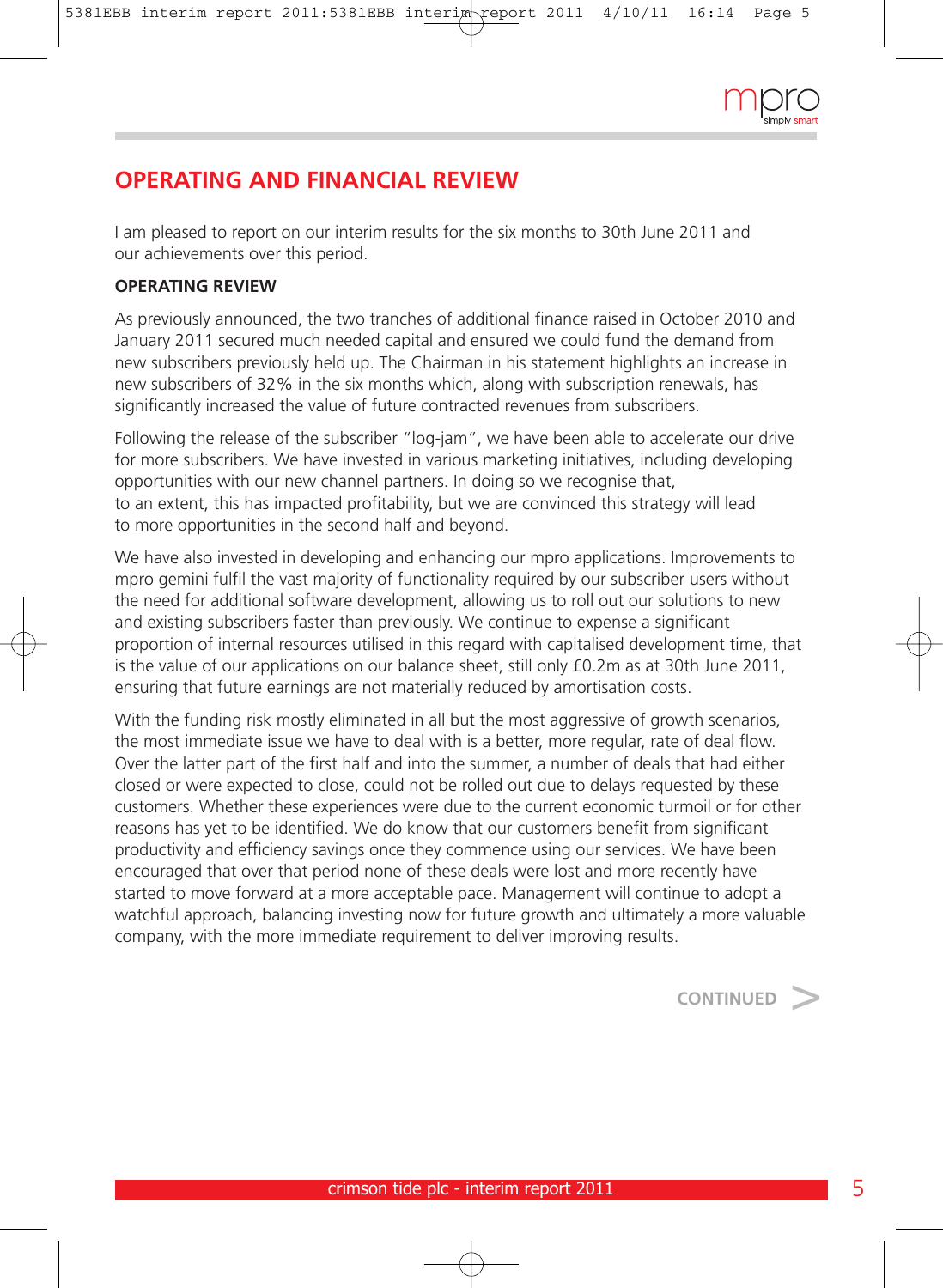

# **OPERATING AND FINANCIAL REVIEW CONTINUED**

### **FINANCIAL REVIEW**

Turnover in the six months to 30th June 2011 totalled £752,000, up from £733,000 in the same period in 2010 but this once again hides the improvement in core revenues as we continued the move away from lower margin activities and focused on subscriptions and related activities. Subscription income increased by 64% to £311,000 in the first half of 2011 over the same period last year. Comparing the same periods, income from mobile connections decreased by £100,000 leading management to conclude the recent sale of the connection book announced on 12th September 2011. The Company will continue this strategy of margin improvement from higher quality sales as it allows our people and working capital resources to focus on core activities and results in margin improvements as demonstrated by gross margin increasing to over 70% on average, up from 64% reported in 2010.

Overheads remain under tight control but have increased in the first half 2011 as indicated above with £20,000 higher spend on marketing. After amortisation, depreciation and interest, the Company is reporting a profit before tax of £6,000 for the six months to 30th June 2011.

At 30th June 2011 the Group had a cash balance of £422,000 after making loan repayments of £287,000 in the six month period and investing £183,000 in devices for subscribers contracting, in almost all cases, for a minimum of three years.

There have been no changes to Crimson Tide's accounting policies which can be found in the notes to the published 2010 Consolidated Financial Statements.

**Stephen Goodwin**

Chief Executive 29 September 2011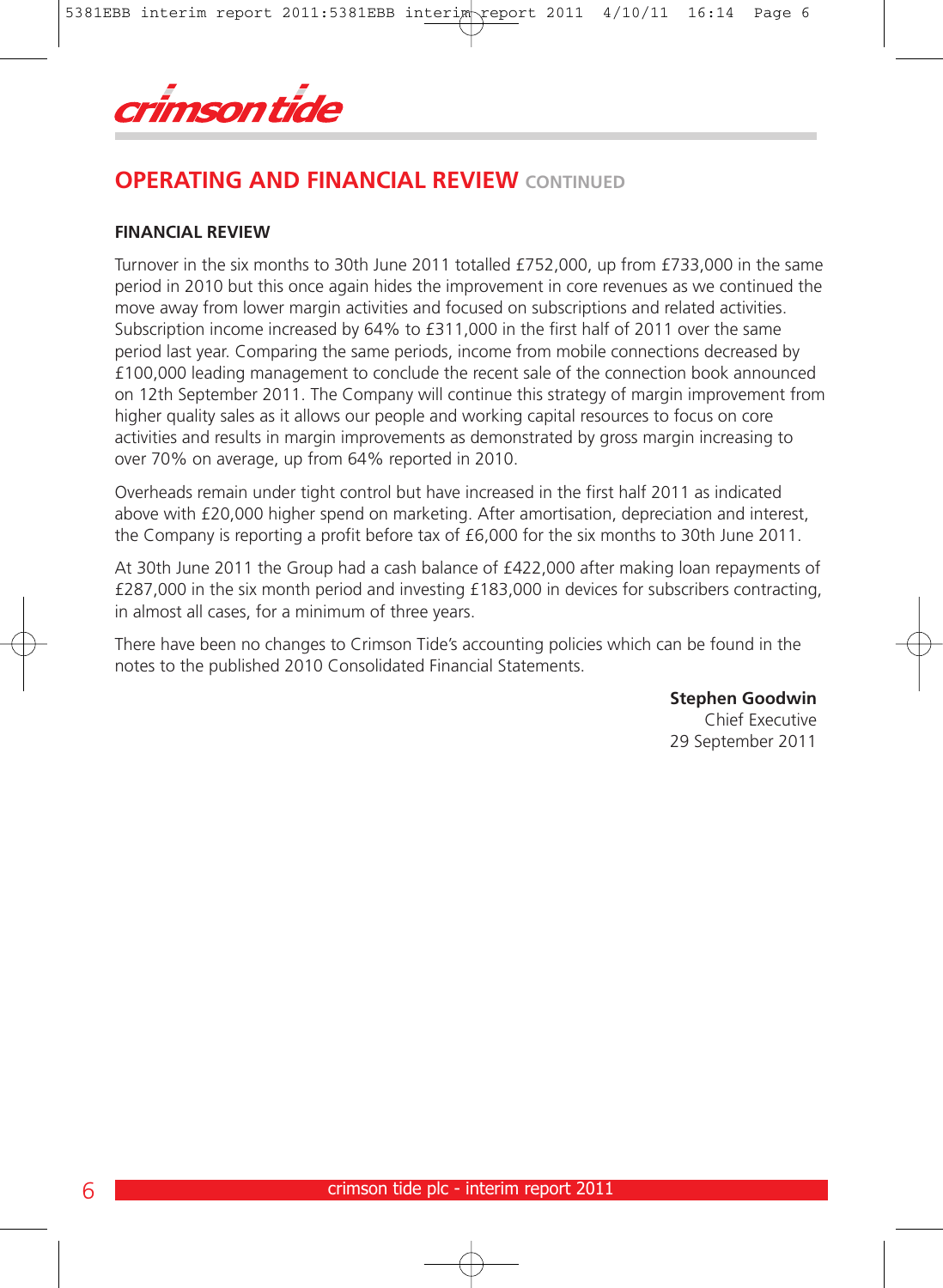

## **UNAUDITED CONSOLIDATED INCOME STATEMENT**

## **for the 6 months to 30 June 2011**

|                                                                                           | <b>Unaudited</b>                     | <b>Unaudited</b>                     | <b>Audited</b><br>12 Months<br>ended<br>31 December<br>2010 |  |
|-------------------------------------------------------------------------------------------|--------------------------------------|--------------------------------------|-------------------------------------------------------------|--|
|                                                                                           | 6 Months<br>ended<br>30 June<br>2011 | 6 Months<br>ended<br>30 June<br>2010 |                                                             |  |
|                                                                                           | £000                                 | £000                                 | £000                                                        |  |
| Revenue<br>Cost of Sales                                                                  | 752<br>(224)                         | 733<br>(236)                         | 1,507<br>(538)                                              |  |
| <b>Gross Profit</b><br>Total operating expenses                                           | 529<br>(500)                         | 497<br>(479)                         | 969<br>(912)                                                |  |
| Earnings before interest, tax, depreciation & amortisation<br>Depreciation & Amortisation | 29<br>(16)                           | 18<br>(10)                           | 57<br>(28)                                                  |  |
| Profit from operations<br>Interest income<br>Interest payable and similar charges         | 13<br>(7)                            | 8<br>(7)                             | 29<br>(22)                                                  |  |
| Profit before taxation<br>Tax on profit on ordinary activities                            | 6                                    | 1                                    | 7                                                           |  |
| Profit for the year attributable to equity holders of the parent                          | 6                                    | 1                                    | 7                                                           |  |
| Profit per share                                                                          |                                      |                                      |                                                             |  |

#### Basic and diluted profit per Ordinary Share 0.00p 0.00p 0.00p

### **UNAUDITED CONSOLIDATED STATEMENT OF COMPREHENSIVE INCOME for the 6 months to 30 June 2011**

|                                                                                                            | <b>Unaudited</b>                     | <b>Unaudited</b>                     | Audited |
|------------------------------------------------------------------------------------------------------------|--------------------------------------|--------------------------------------|---------|
|                                                                                                            | 6 Months<br>ended<br>30 June<br>2011 | 6 Months<br>ended<br>30 June<br>2010 |         |
|                                                                                                            | £000                                 | £000                                 | £000    |
| Profit for the period                                                                                      | 6                                    |                                      | 7       |
| Other comprehensive income/(loss) for period:<br>Exchange differences on translating foreign operations    |                                      | (8)                                  | (4)     |
| Total comprehensive profit/(loss) recognised in the period and<br>attributable to equity holders of parent |                                      | (7)                                  | (3)     |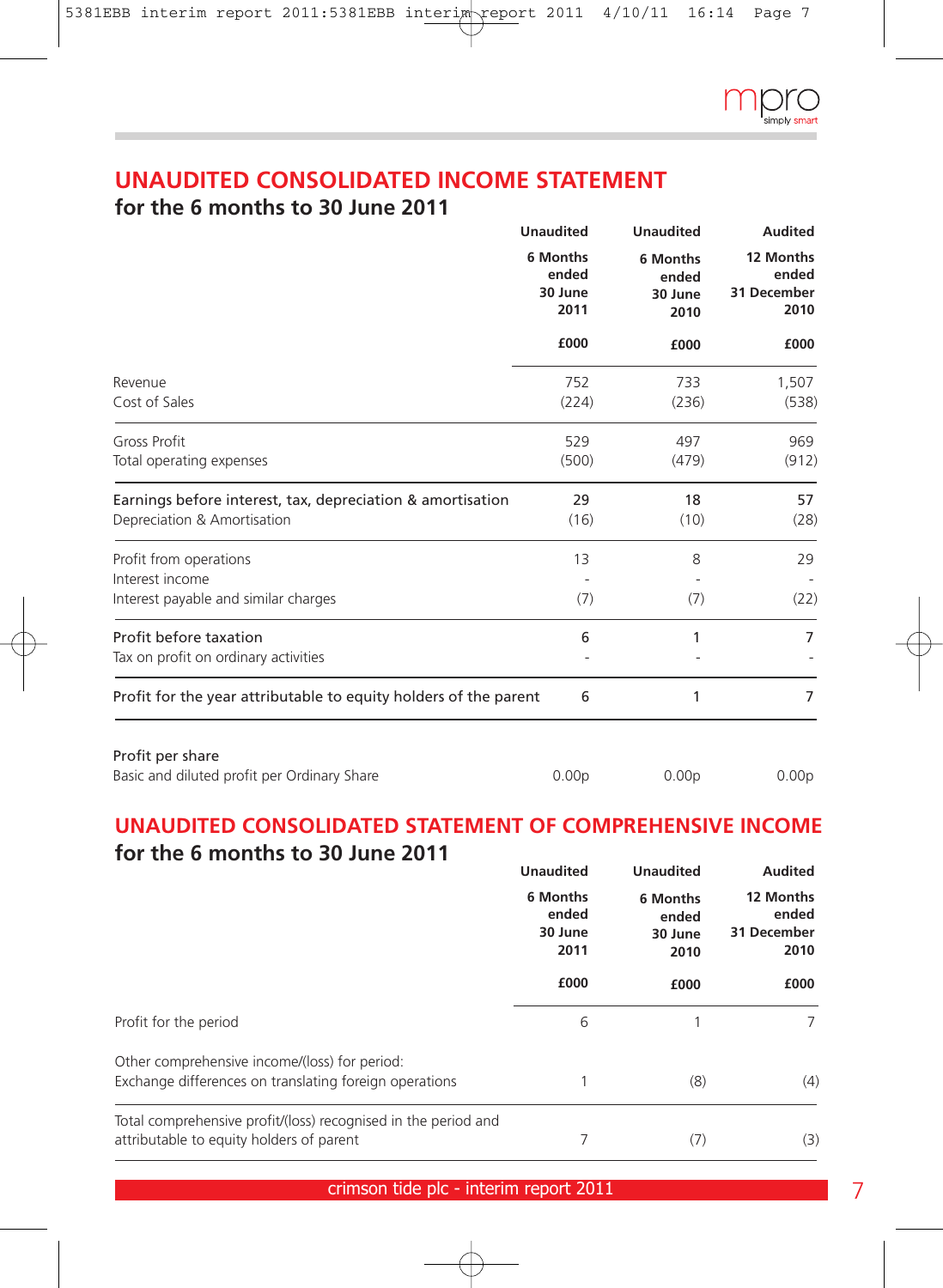

### **UNAUDITED CONSOLIDATED STATEMENT OF FINANCIAL POSITION at 30 June 2011**

|                                              | <b>Unaudited</b>         | <b>Unaudited</b>         | <b>Audited</b><br>As at<br>31 December<br>2010<br>£000 |  |
|----------------------------------------------|--------------------------|--------------------------|--------------------------------------------------------|--|
|                                              | As at<br>30 June<br>2011 | As at<br>30 June<br>2010 |                                                        |  |
|                                              | £000                     | £000                     |                                                        |  |
| <b>Fixed Assets</b>                          |                          |                          |                                                        |  |
| Intangible assets                            | 982                      | 915                      | 938                                                    |  |
| Equipment, fixtures & fittings               | 21                       | 12                       | 18                                                     |  |
|                                              | 1,003                    | 927                      | 956                                                    |  |
| <b>Current Assets</b>                        |                          |                          |                                                        |  |
| Inventories                                  | 39                       | 34                       | 28                                                     |  |
| Trade and other receivables                  | 697                      | 416                      | 646                                                    |  |
| Cash and cash equivalents                    | 422                      | 28                       | 440                                                    |  |
| Total current assets                         | 1,158                    | 478                      | 1,114                                                  |  |
| Total assets                                 | 2,161                    | 1,405                    | 2,070                                                  |  |
| <b>Equity and liabilities</b>                |                          |                          |                                                        |  |
| Equity                                       |                          |                          |                                                        |  |
| Share capital                                | 7,335                    | 6,210                    | 6,760                                                  |  |
| Capital redemption reserve                   | 49                       | 49                       | 49                                                     |  |
| Share premium                                | 1,090                    | 1,124                    | 1,090                                                  |  |
| Other reserves                               | 442                      | 423                      | 441                                                    |  |
| Reverse acquisition reserve                  | (5, 244)                 | (5,244)                  | (5,244)                                                |  |
| Retained earnings                            | (1,904)                  | (1, 916)                 | (1, 910)                                               |  |
| <b>Total Equity</b>                          | 1,768                    | 646                      | 1,186                                                  |  |
| Creditors                                    |                          |                          |                                                        |  |
| Amounts falling due within one year          | 385                      | 465                      | 884                                                    |  |
| Creditors                                    |                          |                          |                                                        |  |
| Amounts falling due after more than one year | 8                        | 294                      |                                                        |  |
| <b>Total liabilities</b>                     | 393                      | 759                      | 884                                                    |  |
| Total equity and liabilities                 | 2,161                    | 1,405                    | 2,070                                                  |  |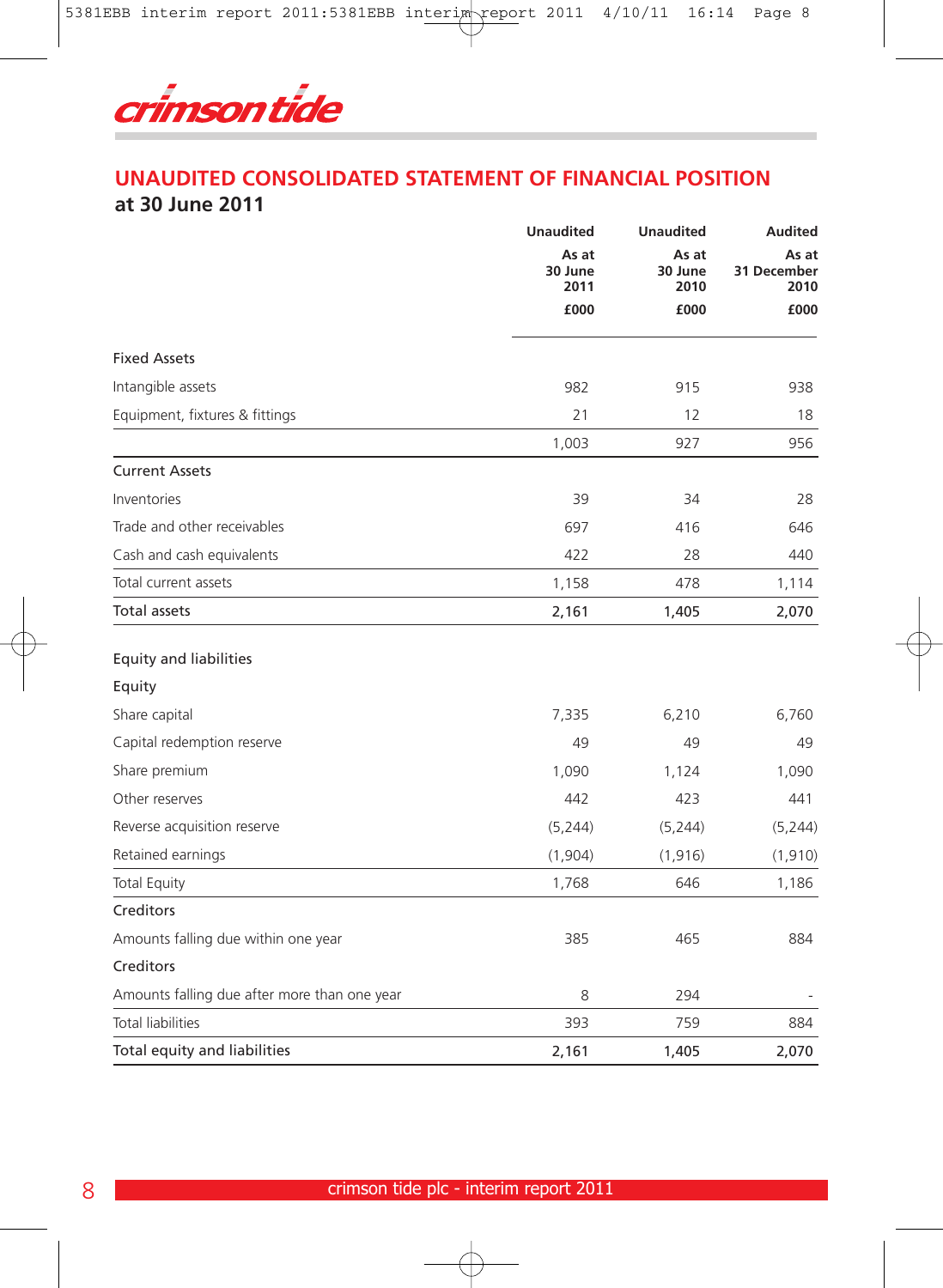

# **UNAUDITED CONSOLIDATED STATEMENT OF CHANGES IN EQUITY at 30 June 2011**

|                                                  | <b>Share</b><br>Capital | Capital<br>redemp-<br>tion<br>reserve | <b>Share</b><br>premium | Other<br>reserves | Reverse<br>acquis-<br>ition<br>reserve | <b>Retained</b><br>earnings | Total |
|--------------------------------------------------|-------------------------|---------------------------------------|-------------------------|-------------------|----------------------------------------|-----------------------------|-------|
|                                                  | £000                    | £000                                  | £000                    | £000              | £000                                   | £000                        | £000  |
| Balance at 31 December 2009                      | 6,210                   | 49                                    | 1,124                   | 431               | (5, 244)                               | (1, 917)                    | 653   |
| Profit for the period                            |                         |                                       |                         |                   |                                        | 1                           | 1     |
| Translation movement                             |                         |                                       |                         | (8)               |                                        |                             | (8)   |
| Balance at 30 June 2010                          | 6,210                   | 49                                    | 1,124                   | 423               | (5,244)                                | (1, 916)                    | 646   |
| Balance at 31 December 2010                      | 6,760                   | 49                                    | 1,090                   | 441               | (5, 244)                               | (1, 910)                    | 1,186 |
| Proceeds from new shares<br>issued in the period | 575                     |                                       |                         |                   |                                        |                             | 575   |
| Profit for the period                            |                         |                                       |                         |                   |                                        | 6                           | 6     |
| Translation movement                             |                         |                                       |                         | 1                 |                                        |                             | 1     |
| Balance at 30 June 2011                          | 7,335                   | 49                                    | 1,090                   | 442               | (5, 244)                               | (1,904)                     | 1,768 |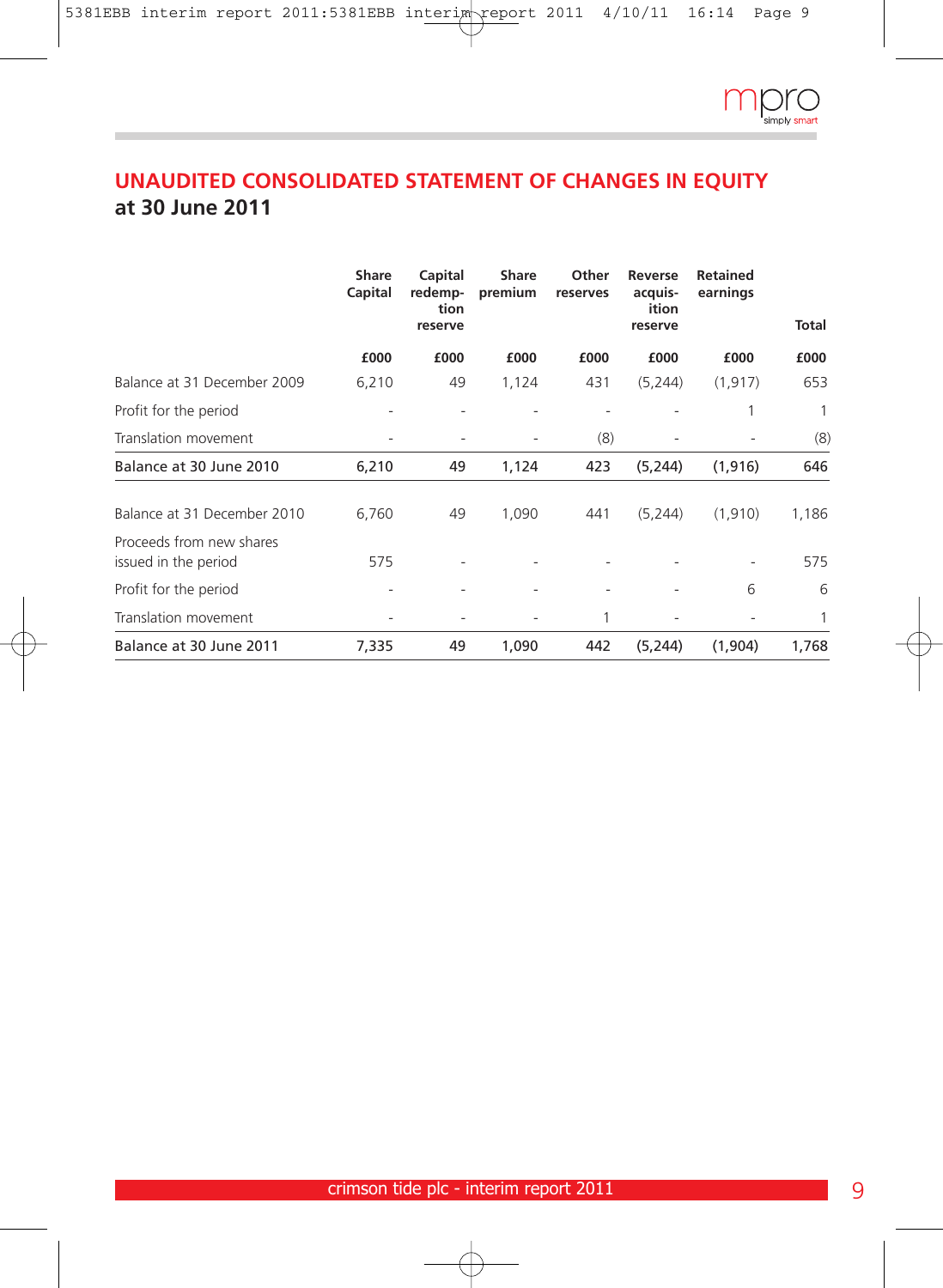

## **UNAUDITED CONSOLIDATED STATEMENT OF CASHFLOWS**

| for the 6 months to 30 June 2011                     | <b>Unaudited</b><br>6 Months<br>ended<br>30 June<br>2011 | <b>Unaudited</b><br>6 Months<br>ended<br>30 June<br>2010 | <b>Audited</b><br>12 Months<br>ended<br>31 December<br>2010 |
|------------------------------------------------------|----------------------------------------------------------|----------------------------------------------------------|-------------------------------------------------------------|
|                                                      | £000                                                     | £000                                                     | £000                                                        |
| Cash flows from operating activities                 |                                                          |                                                          |                                                             |
| Profit before tax                                    | 6                                                        | 1                                                        | $\overline{7}$                                              |
| Adjustments for:                                     |                                                          |                                                          |                                                             |
| Amortisation of Intangible Assets                    | 13                                                       | 5                                                        | 19                                                          |
| Depreciation of equipment, fixtures and fittings     | 3                                                        | 5                                                        | 8                                                           |
| Interest expense                                     | 7                                                        | 7                                                        | 22                                                          |
| Operating cash flows before movement in working      |                                                          |                                                          |                                                             |
| capital and provisions                               | 29                                                       | 18                                                       | 56                                                          |
| (Increase)/Decrease in inventories                   | (11)                                                     | (1)                                                      | 5                                                           |
| (Increase)/Decrease in trade and other receivables   | (55)                                                     | 33                                                       | (197)                                                       |
| (Decrease)/Increase in trade and other payables      | (230)                                                    | (67)                                                     | 122                                                         |
| Cash used in operations                              | (267)                                                    | (17)                                                     | (14)                                                        |
| Income taxes paid                                    |                                                          |                                                          |                                                             |
| Net cash used in operating activities                | (267)                                                    | (17)                                                     | (14)                                                        |
| Cash flows used in investing activities              |                                                          |                                                          |                                                             |
| Purchase of fixed assets                             | (42)                                                     | (52)                                                     | (99)                                                        |
| Interest received                                    |                                                          |                                                          |                                                             |
| Net cash used in investing activities                | (42)                                                     | (52)                                                     | (99)                                                        |
| Cash flows from financing activities                 |                                                          |                                                          |                                                             |
| Net proceeds on issues of shares                     | 575                                                      |                                                          | 516                                                         |
| Interest paid                                        | (7)                                                      | (7)                                                      | (22)                                                        |
| Net (decrease)/increase in borrowings                | (287)                                                    | 4                                                        | (18)                                                        |
| Net cash from/(used in) financing activities         | 281                                                      | (3)                                                      | 476                                                         |
| Net (decrease)/increase in cash and cash equivalents | (28)                                                     | (72)                                                     | 363                                                         |
| Net cash and cash equivalents at beginning of period | 440                                                      | 77                                                       | 77                                                          |
| Net cash and cash equivalents at end of period       | 422                                                      | 5                                                        | 440                                                         |
| Analysis of net funds:                               |                                                          |                                                          |                                                             |
| Cash and cash equivalents                            | 422                                                      | 28                                                       | 440                                                         |
| Bank overdraft                                       |                                                          | (23)                                                     |                                                             |
|                                                      | 422                                                      | 5                                                        | 440                                                         |
| Other borrowing due within one year                  | (19)                                                     | (28)                                                     | (308)                                                       |
| Borrowings due after one year                        |                                                          | (306)                                                    |                                                             |
| Finance leases                                       | (13)                                                     | (3)                                                      | (10)                                                        |
| Net funds/(debt)                                     | 390                                                      | (332)                                                    | 122                                                         |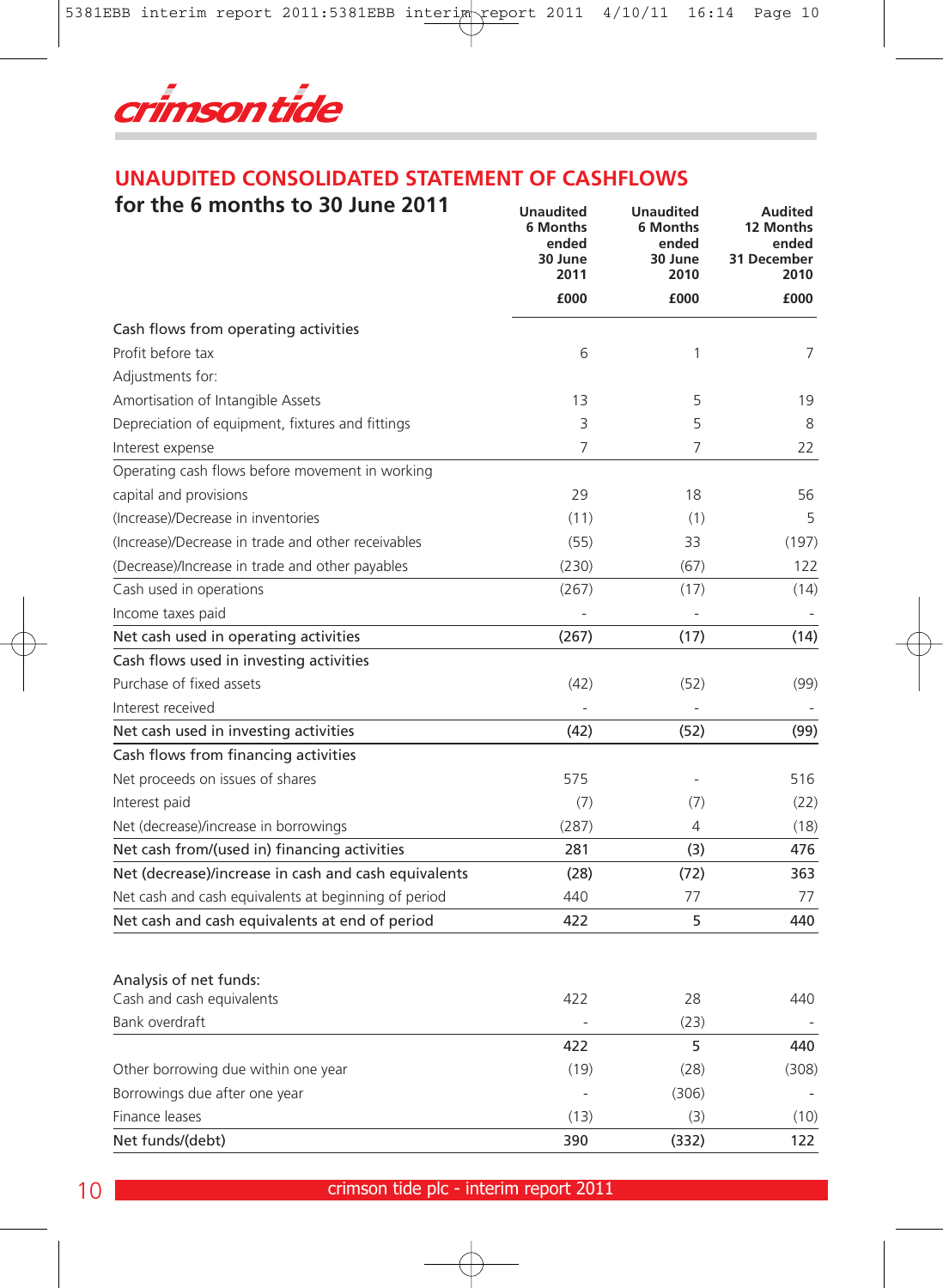## **NOTES TO THE UNAUDITED INTERIM RESULTS for the 6 months to 30 June 2011**

### **• Basis of preparation of interim report**

The information for the period ended 30 June 2011 does not constitute statutory accounts as defined in section 434 of the Companies Act 2006. It has been prepared in accordance with the accounting policies set out in, and is consistent with, the audited financial statements for the twelve months ended 31 December 2010. A copy of the statutory accounts for that period has been delivered to the Registrar of Companies. The auditor's report on those accounts was unqualified and did not contain statements under Section 498 (2) or (3) of the Companies Act 2006.

### **• Earnings per share**

The calculation of the basic profit per share is based on the profit attributable to ordinary shareholders and the weighted average number of ordinary shares in issue during the period.

The calculation of the diluted profit per share is based on the profit per share attributable to ordinary shareholders and the weighted average number of ordinary shares that would be in issue, assuming conversion of all dilutive potential ordinary shares into ordinary shares.

Reconciliations of the profit and weighted average number of ordinary shares used in the calculation are set out below:

|                                             | <b>Unaudited</b><br>6 Months<br>ended<br>30 June<br>2011 | <b>Unaudited</b><br>6 Months<br>ended<br>30 June<br>2010 | <b>Audited</b><br>12 Months<br>ended<br>31 December<br>2010 |
|---------------------------------------------|----------------------------------------------------------|----------------------------------------------------------|-------------------------------------------------------------|
| Basic and diluted profit per share          |                                                          |                                                          |                                                             |
| Reported profit (£000)                      | 6<br>0.00                                                | 1                                                        | 7<br>0.00                                                   |
| Reported profit per share (pence)           |                                                          | 0.00                                                     |                                                             |
|                                             | <b>Unaudited</b><br>6 Months<br>ended<br>30 June<br>2011 | <b>Unaudited</b><br>6 Months<br>ended<br>30 June<br>2010 | <b>Audited</b><br>12 Months<br>ended<br>31 December<br>2010 |
|                                             | No.000                                                   | <b>No.000</b>                                            | <b>No.000</b>                                               |
| Weighted average number of ordinary shares: |                                                          |                                                          |                                                             |
| Shares in issue at start of period          | 387,986                                                  | 332,986                                                  | 332,986                                                     |
| Effect of shares issued during the period   | 46,257                                                   |                                                          | 11,904                                                      |
| Weighted average number of ordinary shares  | 434,243                                                  | 332,986                                                  | 344,890                                                     |